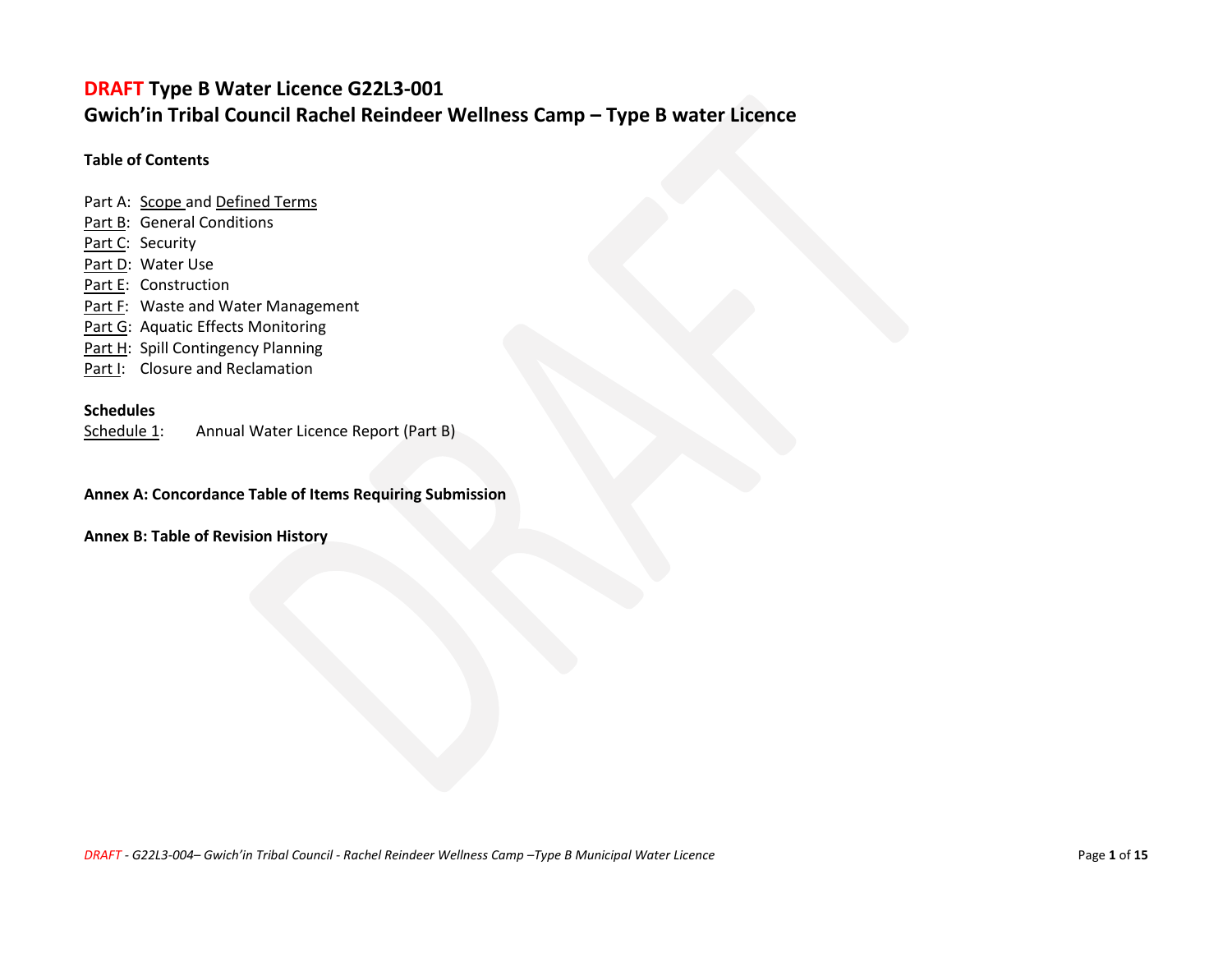## **Part A: Scope and Defined Terms**

## **Scope:**

<span id="page-1-0"></span>1. This Licence entitles the Licensee to carry out Water Use and the deposit of Waste for municipal purposes at the Rachel Reindeer Wellness Camp **SCOPE**

The scope of this Licence includes the following:

- a) Withdrawal of up to 2,0000 m<sup>3</sup> freshwater per year from the Mackenzie River East Channel
- b) Deposit of waste to the Sewage Disposal Facilities.
- 2. This Licence is issued subject to the conditions contained herein with respect to the use of Water and the deposit of Waste **LEGISLATION**  in any Waters or in any place under any conditions where such Waste or any other Waste that results from the deposits of such Waste may enter any Waters. Any change made to the *Waters Act* and/or the Waters Regulations that affects licence conditions and defined terms will be deemed to have amended this Licence. **SUBJECT TO CHANGE**
- 3. Compliance with this Licence does not relieve the Licensee from responsibility for compliance with the requirements of any applicable federal, territorial, or municipal legislation. **LEGISLATIVE COMPLIANCE**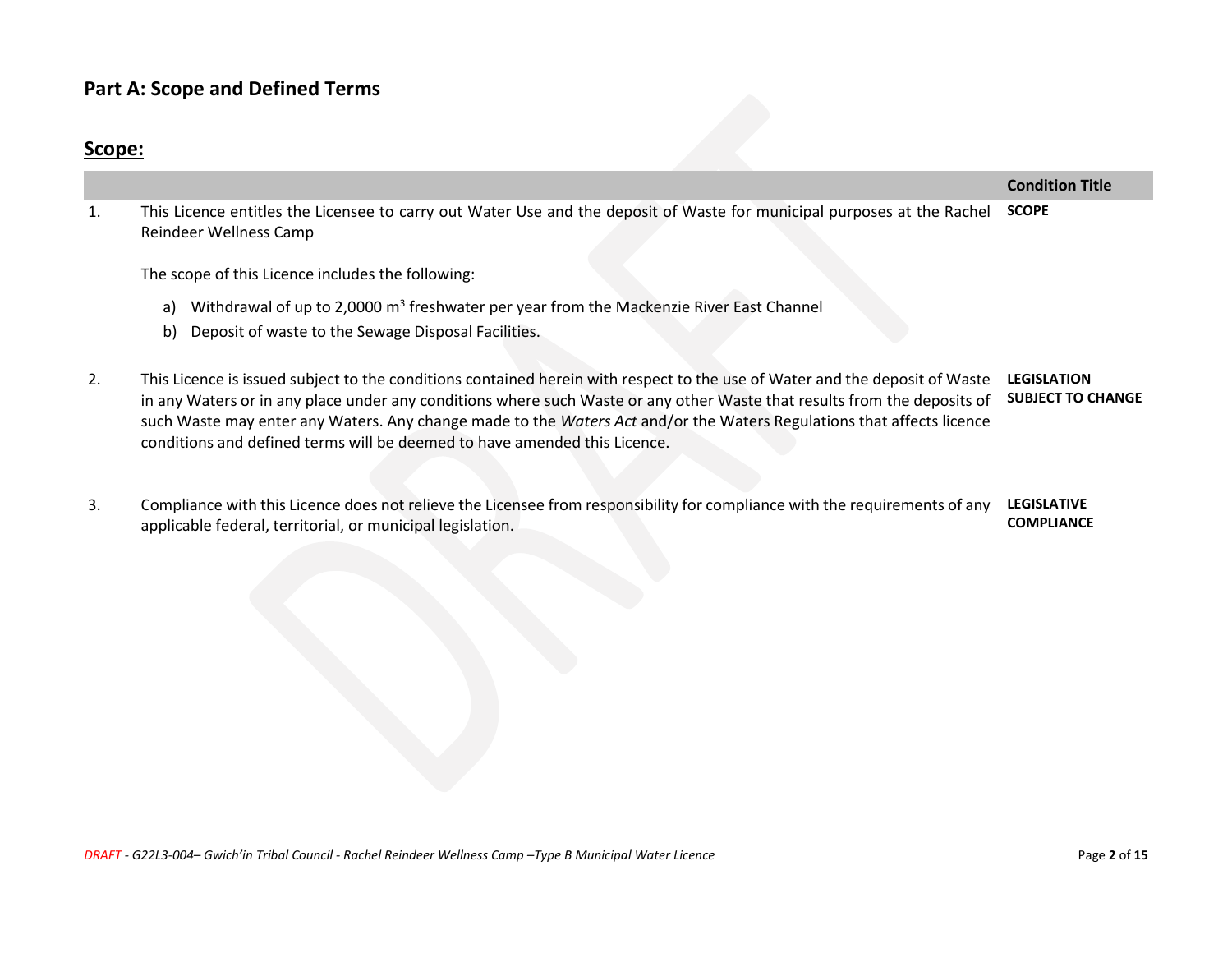### **Defined Terms**

**Analyst** – an Analyst designated by the Minister under subsection 65(1) of the *Waters Act*.

**Board** – Gwich'in Land and Water Board, established under Part 3 of the *Mackenzie Valley Resource Management Act.*

**Closure and Reclamation –** the process and activities that facilitate the return of areas affected by the Project to viable and, wherever practicable, selfsustaining ecosystems that are compatible with a healthy environment and human activities.

**Closure and Reclamation Plan (CRP)** – a document, developed in accordance with this Licence, that clearly describes the Closure and Reclamation for the Project.

**Construction** – any activities undertaken during any phase of the Project to construct or build any structures, facilities or components of, or associated with, the development of the Project.

**Discharge –** a direct or indirect deposit or release of any Water or Waste to the Receiving Environment**.**

**Effluent –** a Wastewater Discharge.

**Effluent Quality Criteria (EQC) –** numerical or narrative limits on the quality or quantity of the Waste deposited to the Receiving Environment.

**Engagement Plan** – a document, developed in accordance with the MVLWB *Engagement and Consultation Policy* and the *Engagement Guidelines for Applicants and Holders of Water Licences and Land Use Permits*, that clearly describes how, when, and which engagement activities will occur with an affected party during the life of the Project.

**Groundwater** – as defined in section 1 of the Waters Regulations: all water in a zone of saturation below the land surface, regardless of its origin.

**Greywater** – all liquid Waste from showers, baths, sinks, kitchens, and domestic washing facilities, but does not include Toilet Waste.

**Inspector** – an Inspector designated by the Minister under subsection 65(1) of the *Waters Act*.

**Licensee** – the holder of this Licence.

*DRAFT - G22L3-004– Gwich'in Tribal Council - Rachel Reindeer Wellness Camp –Type B Municipal Water Licence* Page **3** of **15**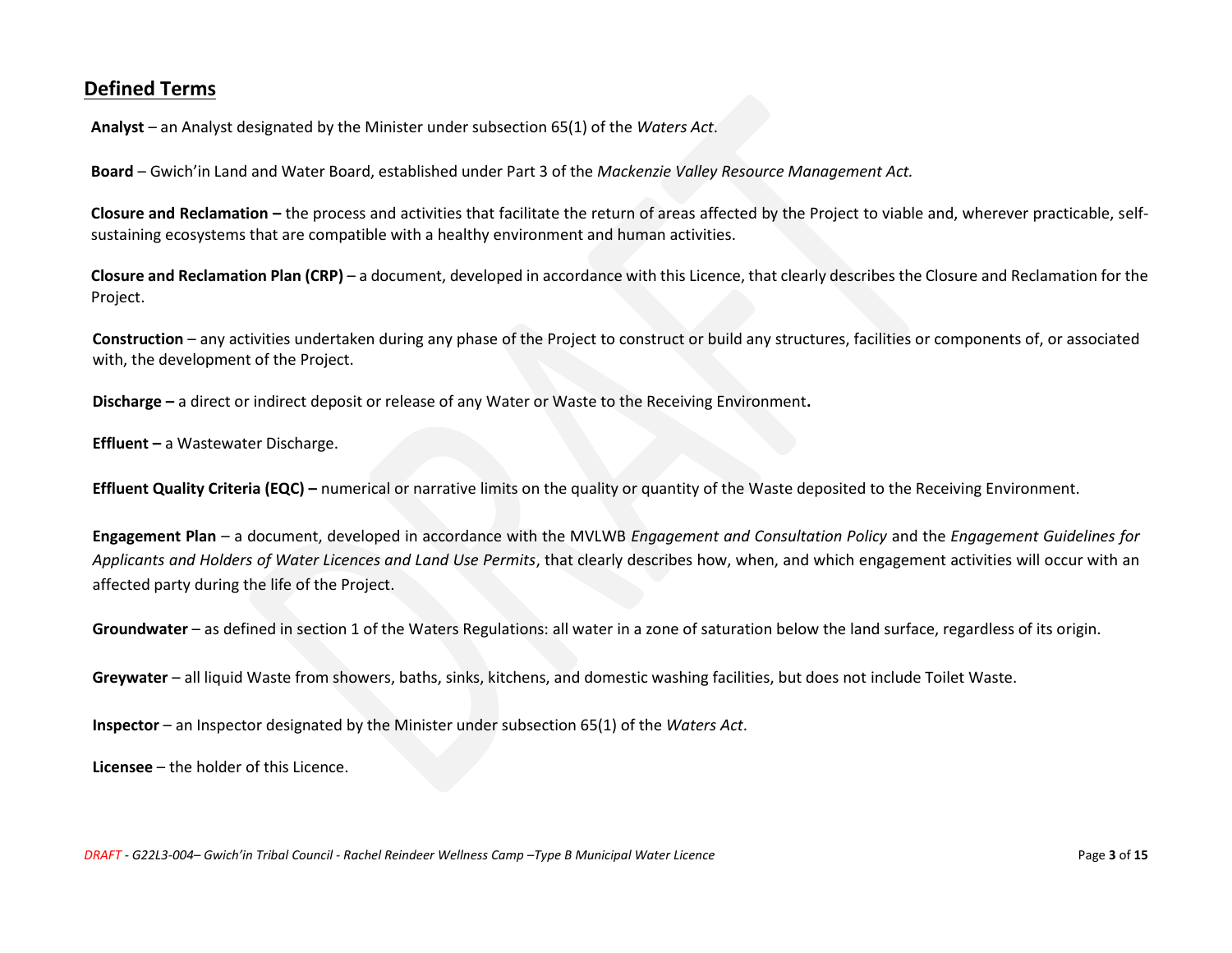**Minister –** the Minister of the Government of the Northwest Territories – Environment and Natural Resources.

**Ordinary High-Water Mark –** the usual or average level to which a Watercourse rises at its highest point and remains for sufficient time so as to change the characteristics of the land. In flowing Watercourses (rivers, streams), this refers to an active channel/bank-full level, which is often the 1:2 year flood flow return level. In inland lakes, wetlands or marine environments, it refers to those parts of the Watercourse bed and banks that are frequently flooded by Water so as to leave a mark on the land and where the natural vegetation changes from predominantly aquatic vegetation to terrestrial vegetation (excepting Water tolerant species). For reservoirs, this refers to normal high operating levels (full supply level).

**Progressive Reclamation** – Closure and Reclamation activities conducted during the operating phase of the Project.

**Project** – the undertaking described in Part A, Condition 1.

**Receiving Environment** – the natural environment that, directly or indirectly, receives any deposit of Waste from the Project.

**Sewage Disposal Facilities –** the area(s) and structures designated to contain and treat Sewage.

**Spill Contingency Plan (SCP) –** a document developed for the Project in accordance with INAC's *Guidelines for Spill Contingency Planning.* 

**Surveillance Network Program (SNP) –** a monitoring program required by this Licence and detailed in Annex A.

**Toilet Wastes** – all human excreta and associated products, not including Greywater.

**Traditional Knowledge** – As defined by Gwich'in Tribal Council's *Working with Gwich'in Traditional Knowledge In The Gwich'in Settlement R*egion, that body of knowledge, values, beliefs and practices passed from one generation to another by oral means or through learned experience, observation and spiritual teachings, and pertains to the identity, culture and heritage of the Gwich'in. This body of knowledge reflects many millennia of living on the land. It is a system of classification, a set of empirical observations about the local environment, and a system of self-management that governs the use of resources and defines the relationship of living beings with one another and with their environment.

**Unauthorized Discharge** – a Discharge of any Water or Waste not authorized under this Licence

**Waste –** as defined in section 1 of the *Waters Act:*

a) a substance that, if added to water, would degrade or alter or form part of a process of degradation or alteration of the quality of the water to an extent that is detrimental to its use by people or by an animal, fish or plant, or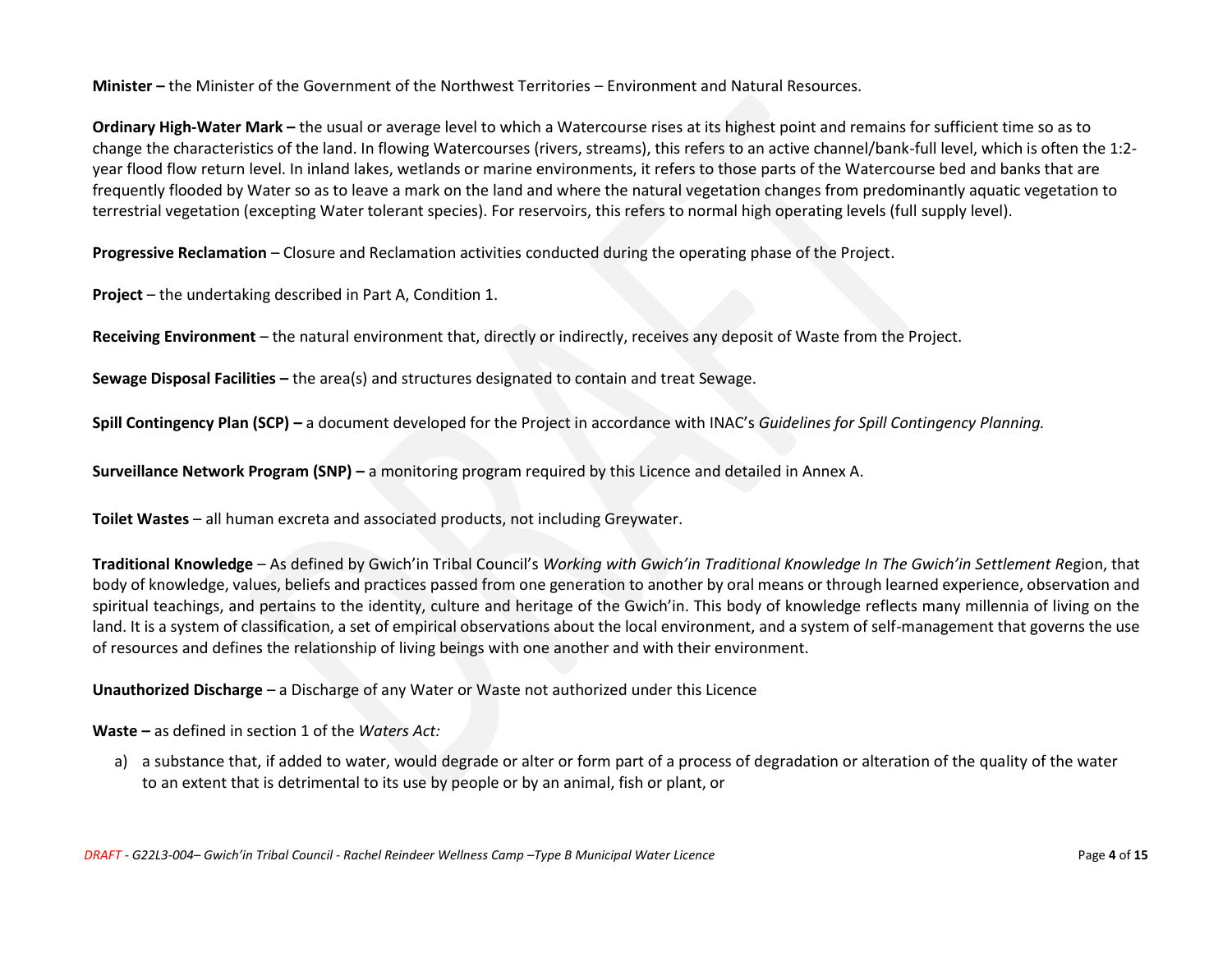- b) water that contains a substance in such a quantity or concentration, or that has been so treated, processed or changed, by heat or other means, that it would, if added to other water, degrade or alter or form part of a process of degradation or alteration of the quality of that water to the extent described in paragraph (a) and includes
- c) a substance or water that, for the purposes of the *Canada Water Act*, is deemed to be waste,
- d) a substance or class of substances prescribed by regulations made under subparagraph 63(1)(b)(i),
- e) water that contains a substance or class of substances in a quantity or concentration that is equal to or greater than a quantity or concentration prescribed in respect of that substance or class of substances by regulations made under subparagraph 63(1)(b)(ii), and
- f) water that has been subjected to a treatment, process or change prescribed by regulations made under subparagraph 63(1)(b)(iii)*.*

**Waste Management Plan (WMP)** – a document, developed in accordance with the MVLWB *Guidelines for Developing a Waste Management Plan,* that describes the methods of Waste management for the Project from Waste generation to final disposal.

**Wastewater Treatment Facilities –** the area(s) and structures designated for the treatment of Wastewater.

**Water** – as defined in section 1 of the *Waters Act*: water under the administration and control of the Commissioner, whether in a liquid or frozen state, on or below the surface of land.

**Watercourse** – as defined in section 1 of the Waters Regulations: a natural watercourse, body of Water or Water supply, whether usually containing Water or not, and includes Groundwater, springs, swamps, and gulches.

**Water Management Area –** a geographical area of the Northwest Territories established by section 2 and Schedule A of the Waters Regulations.

**Waters Regulations** – the regulations proclaimed pursuant to section 63 of the *Waters Act*.

**Water Supply Facilities** – the area(s) and structures designed to collect, treat, and supply Water for the Project.

**Water Use** – as defined in section 1 of the *Waters Act*: a direct or indirect use of any kind, including, but not limited to,

- a) a diversion or obstruction of waters,
- b) an alteration of the flow of waters, and
- c) an alteration of the bed or banks of a river, stream, lake or other body of water, whether or not the body of water is seasonal, but does not include a use connected with shipping activities that are governed by the *Canada Shipping Act*, 2001.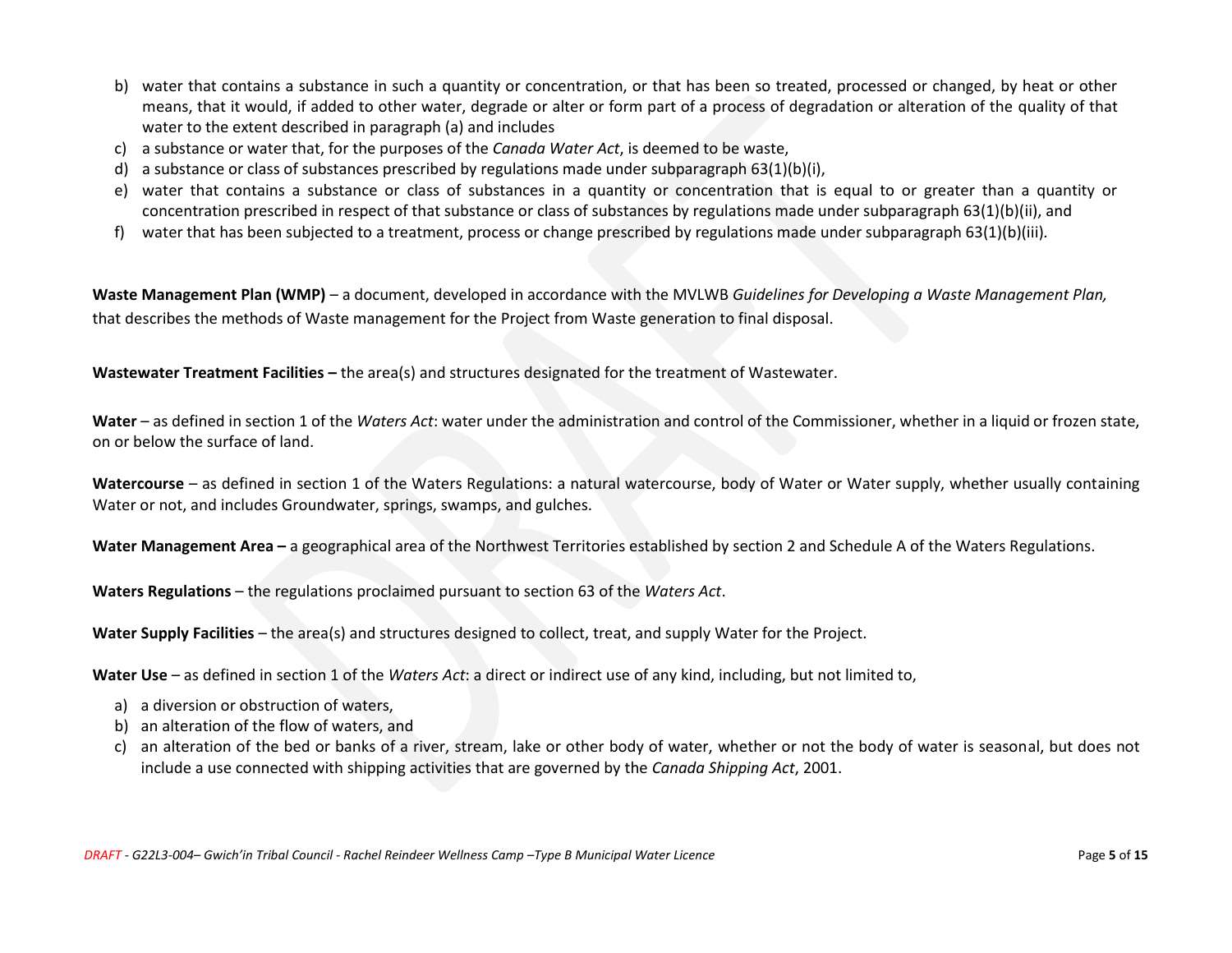<span id="page-5-0"></span>

|    | <b>Condition</b>                                                                                                                                                                                                                                                                                                                                                                   | <b>Condition Title</b>                                                                                      |
|----|------------------------------------------------------------------------------------------------------------------------------------------------------------------------------------------------------------------------------------------------------------------------------------------------------------------------------------------------------------------------------------|-------------------------------------------------------------------------------------------------------------|
|    | <b>Part B: General Conditions</b>                                                                                                                                                                                                                                                                                                                                                  |                                                                                                             |
| 1. | The Licensee shall ensure a copy of this Licence is maintained on site at all times.                                                                                                                                                                                                                                                                                               | <b>COPY OF LICENCE</b>                                                                                      |
| 2. | The Licensee shall take every reasonable precaution to protect the environment.                                                                                                                                                                                                                                                                                                    | <b>PRECAUTION TO</b><br><b>PROTECT</b><br><b>ENVIRONMENT</b>                                                |
| 3. | In conducting its activities under this Licence, the Licensee shall make every reasonable effort to consider and incorporate<br>any scientific information and Traditional Knowledge that is made available to the Licensee.                                                                                                                                                       | <b>INCORPORATE</b><br><b>SCIENTIFIC</b><br><b>INFORMATION</b><br><b>AND TRADITIONAL</b><br><b>KNOWLEDGE</b> |
| 4. | In each submission required by this Licence or by any directive from the Board, the Licensee shall identify all<br>recommendations based on Traditional Knowledge received, describe how the recommendations were incorporated into<br>the submission, and provide justification for any recommendation not adopted.                                                               | <b>IDENTIFY</b><br><b>TRADITIONAL</b><br><b>KNOWLEDGE</b>                                                   |
| 5. | All references to policies, guidelines, codes of practice, statutes, regulations, or other authorities shall be read as a<br>reference to the most recent versions, unless otherwise noted.                                                                                                                                                                                        | <b>REFERENCES</b>                                                                                           |
| 6. | The Licensee shall ensure all submissions to the Board:<br>Are in accordance with the MVLWB Document Submission Standards;<br>a)<br>Include a conformity statement or table which identifies where the requirements of this Licence, or other directives<br>b)<br>from the Board, are addressed; and<br>Include any additional information requested by the Board.<br>$\mathsf{c}$ | <b>SUBMISSION</b><br><b>FORMAT AND</b><br><b>CONFORMITY</b>                                                 |
| 7. | The Licensee shall ensure management plans are submitted to the Board in a format consistent with the MVLWB Standard<br>Outline for Management Plans, unless otherwise specified.                                                                                                                                                                                                  | <b>MANAGEMENT</b><br><b>PLAN FORMAT</b>                                                                     |
| 8. | The Licensee shall comply with all management plans - including revisions, approved pursuant to the conditions of this<br>Licence.                                                                                                                                                                                                                                                 | <b>COMPLY WITH</b><br><b>SUBMISSIONS AND</b><br><b>REVISIONS</b>                                            |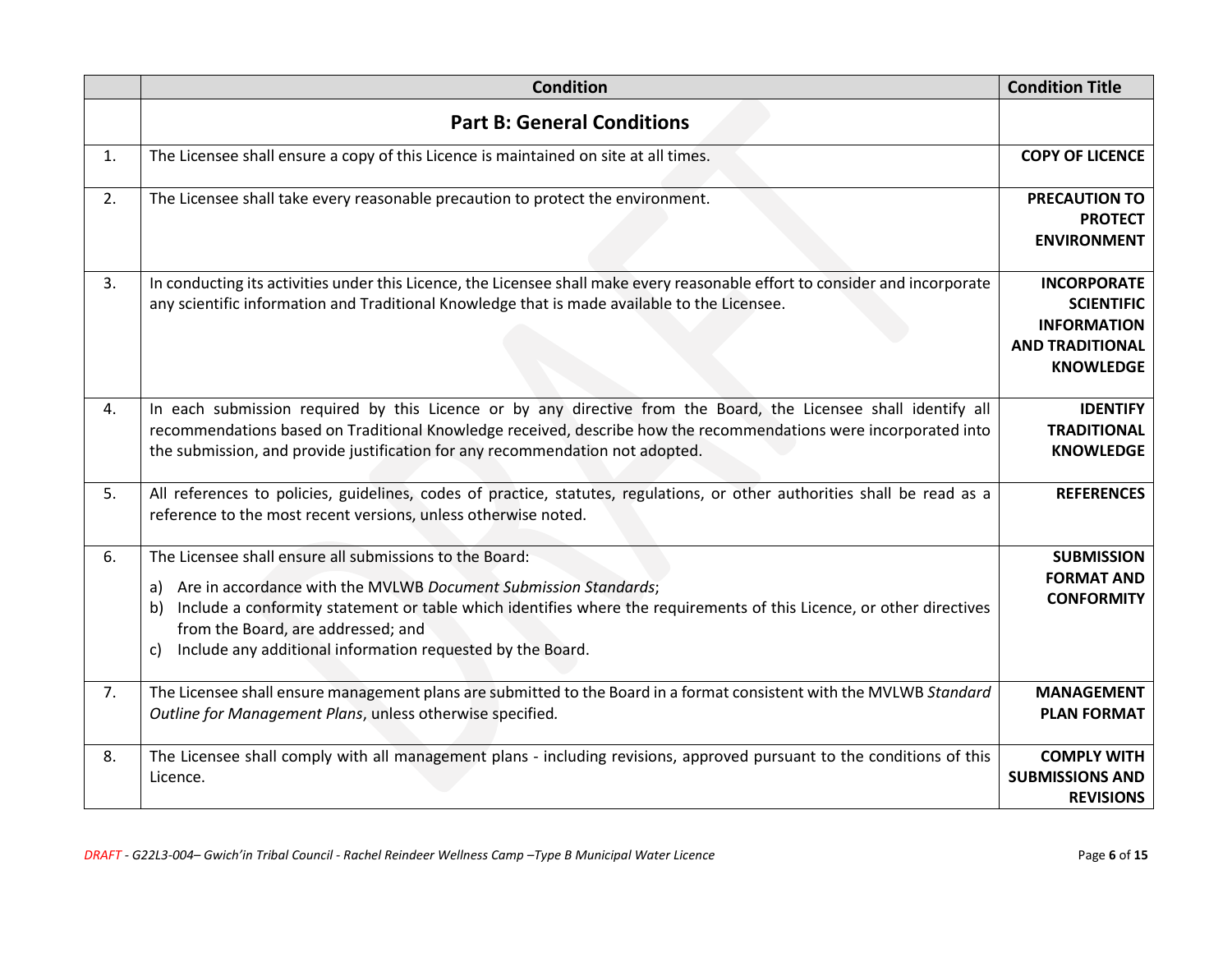| 9.  | The Licensee shall conduct an annual review of all approved plans and make any revisions necessary to reflect changes in<br>operations, contact information, or other details.                                                                                                 | <b>ANNUAL REVIEW</b>                                                         |
|-----|--------------------------------------------------------------------------------------------------------------------------------------------------------------------------------------------------------------------------------------------------------------------------------|------------------------------------------------------------------------------|
| 10. | The Licensee may, at any time, propose changes to any plan by submitting revisions to the Board, for approval, a minimum<br>of 90 days prior to the proposed implementation date for the changes. The Licensee shall not implement the changes until<br>approved by the Board. | <b>REVISIONS</b>                                                             |
| 11. | The Licensee shall revise any submission and submit it as per the Board's directive.                                                                                                                                                                                           | <b>REVISE AND</b><br><b>SUBMIT</b>                                           |
| 12. | If any date for any submission falls on a weekend or holiday, the Licensee may submit the item on the following business<br>day.                                                                                                                                               | <b>SUBMISSION DATE</b>                                                       |
| 13. | The Licensee shall comply with the Schedules, which are annexed to and form part of this Licence, and any updates to the<br>Schedules as may be made by the Board.                                                                                                             | <b>COMPLY WITH</b><br><b>SCHEDULE(S)</b>                                     |
| 14. | The Schedules, the Surveillance Network Program, and any compliance dates specified in this Licence may be updated at<br>the discretion of the Board.                                                                                                                          | <b>UPDATES TO</b><br><b>COMPLIANCE</b><br>DATE(S)                            |
| 15. | The Licensee shall comply with all directives issued by the Board in respect of the implementation of the conditions of this<br>Licence.                                                                                                                                       | <b>COMPLY WITH</b><br><b>BOARD</b><br><b>DIRECTIVES</b>                      |
| 16. | The Licensee shall ensure signs are posted for all active Surveillance Network Program stations. All sign(s) shall be<br>located and maintained to the satisfaction of an Inspector.                                                                                           | <b>POST</b><br><b>SURVEILLANCE</b><br><b>NETWORK</b><br><b>PROGRAM SIGNS</b> |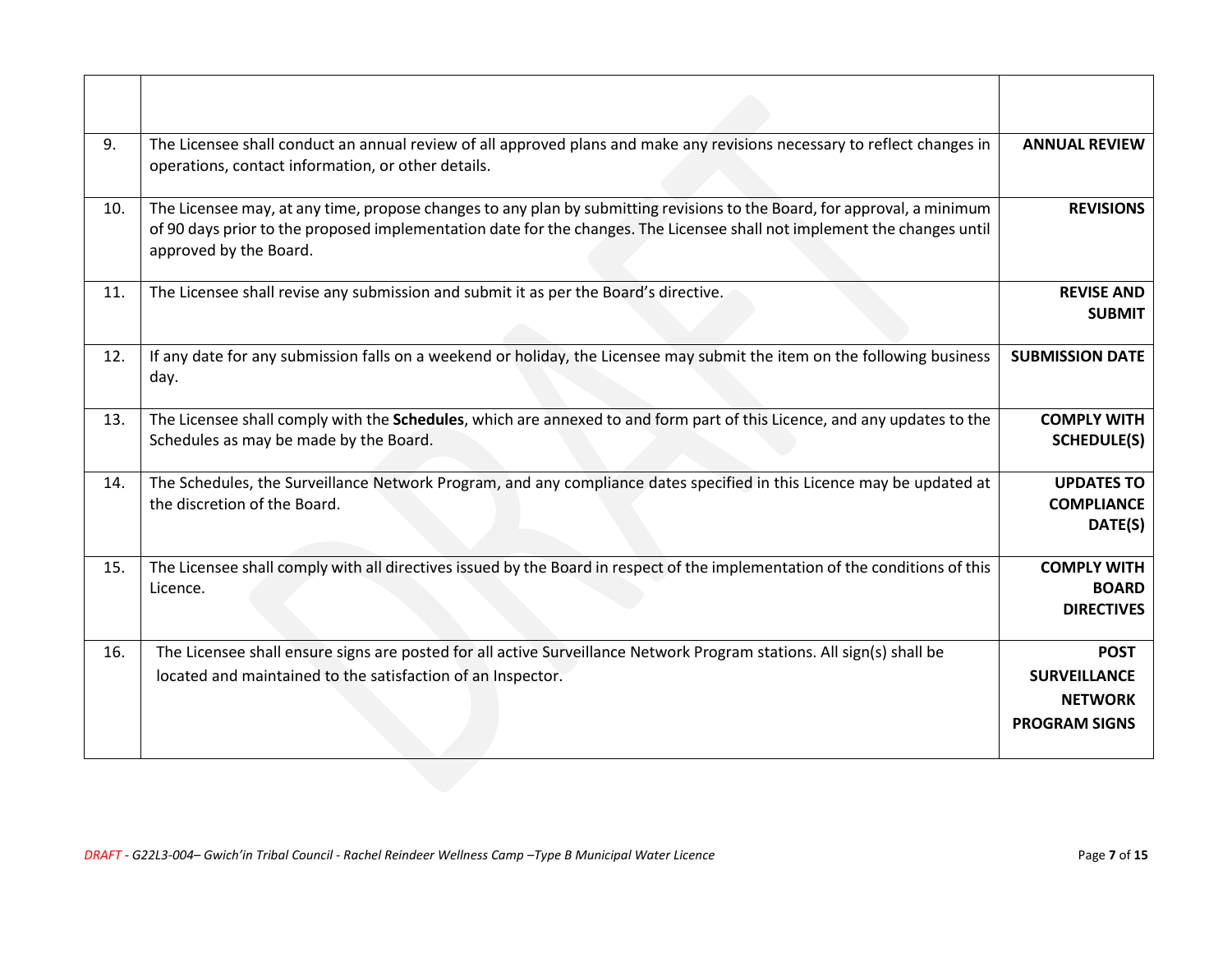<span id="page-7-1"></span><span id="page-7-0"></span>

| 17. | The Licensee shall install, operate, and maintain meters, devices, or other such methods for measuring the volumes of<br>Water used and Waste discharged, to the satisfaction of an Inspector.                                                                                                                                                                                                                     | <b>MEASURE WATER</b><br><b>USE AND WASTE</b><br><b>DEPOSITED</b> |
|-----|--------------------------------------------------------------------------------------------------------------------------------------------------------------------------------------------------------------------------------------------------------------------------------------------------------------------------------------------------------------------------------------------------------------------|------------------------------------------------------------------|
| 18. | Beginning March 31, 2023 and no later than every March 31 thereafter, the Licensee shall submit an Annual Water Licence<br>Report to the Board and an Inspector. The Report shall be in accordance with the requirements of Schedule 1, Condition<br>1.                                                                                                                                                            | <b>ANNUAL WATER</b><br><b>LICENCE REPORT</b>                     |
| 19. | The Licensee shall comply with the Engagement Plan, once approved.                                                                                                                                                                                                                                                                                                                                                 | <b>ENGAGEMENT</b><br><b>PLAN</b>                                 |
| 20. | A minimum of ten day prior to the initial commencement of Project activities, the Licensee shall provide written<br>notification to the Board and an Inspector. Notification shall include the commencement date, and the name and<br>contact information for the individual responsible for overseeing the Project. Written notification shall be provided to<br>the Board and an Inspector if any changes occur. | <b>NOTIFICATION -</b><br><b>COMMENCEMENT</b>                     |
| 21. | The Licensee shall immediately provide written notification to the Board and an Inspector of any non-compliance with the<br>conditions of this Licence.                                                                                                                                                                                                                                                            | <b>NOTIFICATION -</b><br><b>NON-COMPLIANCE</b>                   |
| 22. | The Licensee shall ensure that a copy of any written authorization issued to the Licensee by an Inspector is provided to<br>the Board.                                                                                                                                                                                                                                                                             | <b>COPY - WRITTEN</b><br><b>AUTHORIZATION</b>                    |
|     | <b>Part C: Security</b>                                                                                                                                                                                                                                                                                                                                                                                            |                                                                  |
|     | Section Intentionally left blank.                                                                                                                                                                                                                                                                                                                                                                                  |                                                                  |
|     | <b>Part D: Water Use</b>                                                                                                                                                                                                                                                                                                                                                                                           |                                                                  |
| 1.  | Option 1:<br>The Licensee shall only obtain Water for the Project from the Mackenzie River, East Branch. The Licensee may<br>withdraw up to 2,000m <sup>3</sup> per year from this source.                                                                                                                                                                                                                         | <b>WATER SOURCE</b><br>AND MAXIMUM<br><b>VOLUME</b>              |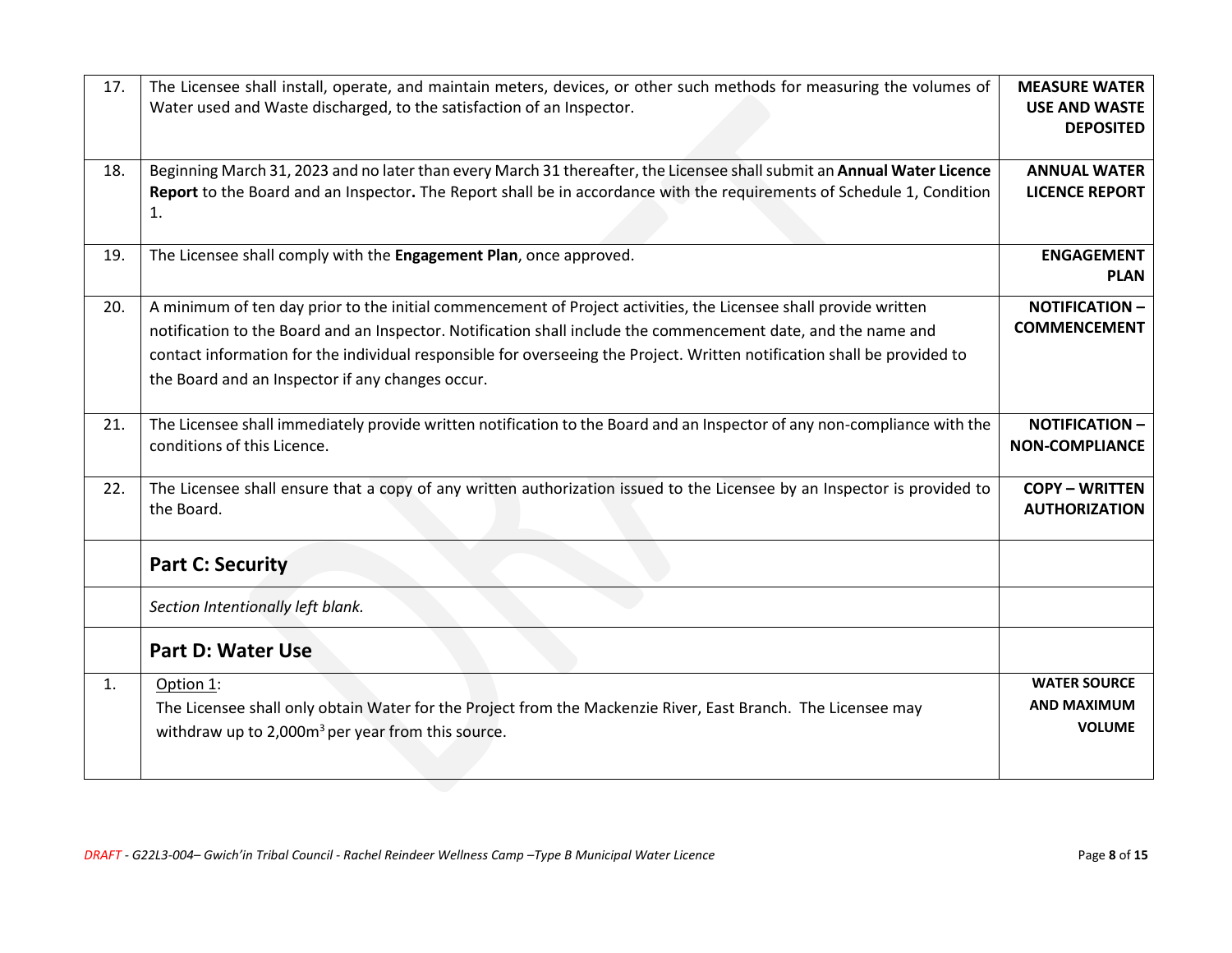<span id="page-8-1"></span><span id="page-8-0"></span>

| 2. | The Licensee shall only withdraw Water using the Water Supply Facilities, unless otherwise authorized temporarily in<br>writing by an Inspector.                                                                                                                     | <b>WATER</b><br>WITHDRAWAL-<br><b>FACILITIES</b>                            |
|----|----------------------------------------------------------------------------------------------------------------------------------------------------------------------------------------------------------------------------------------------------------------------|-----------------------------------------------------------------------------|
| 3. | The Licensee shall construct and maintain the Water intake(s) with a screen designed to prevent impingement or<br>entrapment of fish.                                                                                                                                | <b>WATER INTAKE</b><br><b>SCREEN</b>                                        |
|    | <b>Part E: Construction</b>                                                                                                                                                                                                                                          |                                                                             |
| 1. | The Licensee shall ensure that all structures intended to contain, withhold, divert, or retain Water or Waste are designed,<br>constructed, and maintained to minimize the escape of Waste to the Receiving Environment.                                             | <b>OBJECTIVE -</b><br><b>CONSTRUCTION</b>                                   |
|    | <b>Part F: Waste and Water Management</b>                                                                                                                                                                                                                            |                                                                             |
| 1. | The Licensee shall manage Waste and Water with the objective of minimizing the impacts of the Project on the quantity<br>and quality of Water in the Receiving Environment through the use of appropriate mitigation measures, monitoring, and<br>follow-up actions. | <b>OBJECTIVE -</b><br><b>WASTE AND</b><br><b>WATER</b><br><b>MANAGEMENT</b> |
| 2. | The Licensee shall deposit all Waste as described in the approved Waste Management Plan.                                                                                                                                                                             | <b>WASTE</b><br><b>MANAGEMENT</b><br><b>PLAN</b>                            |
| 3. | Within 60 days following the effective date of the Licensee shall submit to the Board, for approval, a revised Waste<br><b>Management Plan.</b>                                                                                                                      | <b>WASTE</b><br><b>MANAGEMENT</b><br><b>PLAN</b>                            |
| 4. | The Licensee shall discharge all Effluent from the Sewage Treatment Facility to the discharge location described in the<br>approved Waste Management Plan.                                                                                                           | <b>EFFLUENT</b><br><b>DISCHARGE</b><br><b>LOCATION</b>                      |
| 5. | The Licensee shall not discharge Waste, including Wastewater, to any Watercourse, or to the ground surface within<br>100 metres of the Ordinary High-Water Mark of any Watercourse.                                                                                  | <b>EFFLUENT</b><br><b>DISCHARGE</b><br><b>SETBACK</b>                       |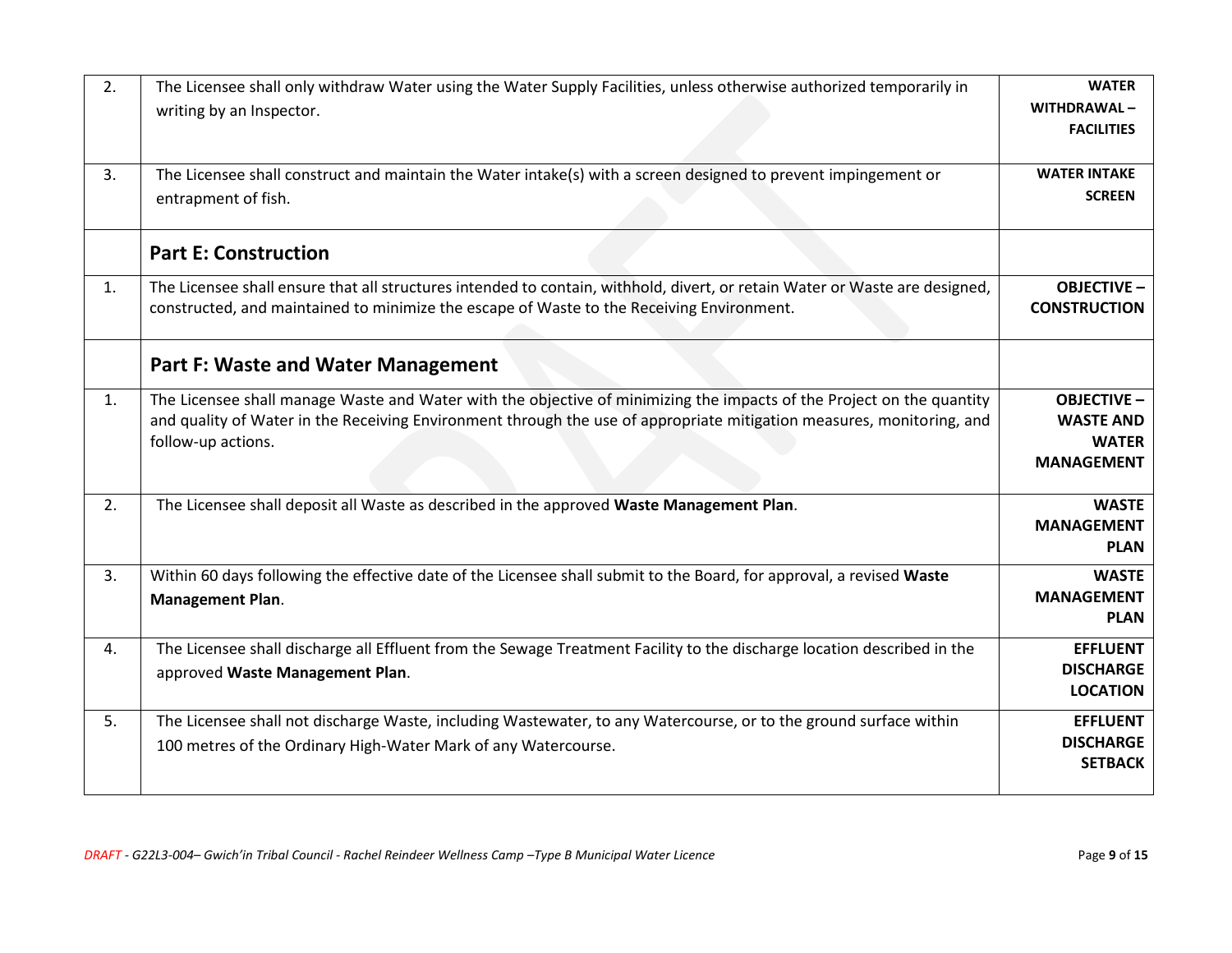<span id="page-9-0"></span>

| 6. | The Licensee shall ensure that Effluent from Sewage Treatment Facility at Surveillance Network Program station                    |                         |                                                                                               | <b>EFFLUENT QUALITY</b> |                                            |
|----|-----------------------------------------------------------------------------------------------------------------------------------|-------------------------|-----------------------------------------------------------------------------------------------|-------------------------|--------------------------------------------|
|    | G13L3-001 - 2 meets the following Effluent Quality Criteria (EQC):                                                                |                         |                                                                                               | <b>CRITERIA</b>         |                                            |
|    |                                                                                                                                   | PARAMETER               | MAXIMUM CONCENTRATION                                                                         |                         | <b>EQC Carried over</b><br>from G13L8-001) |
|    |                                                                                                                                   | <b>Suspended Solids</b> | $25 \text{ mg/L}$                                                                             |                         |                                            |
|    |                                                                                                                                   | CBOD <sub>5</sub>       | $25$ mg/L                                                                                     |                         |                                            |
|    |                                                                                                                                   | <b>Faecal Coliforms</b> | 200 cfu/100mL                                                                                 |                         |                                            |
|    |                                                                                                                                   |                         | The Waste discharged shall have a pH between 6 and 9, and no visible sheen of oil and grease. |                         |                                            |
|    |                                                                                                                                   |                         |                                                                                               |                         |                                            |
|    | <b>Part G: Aquatic Effects Monitoring</b>                                                                                         |                         |                                                                                               |                         |                                            |
|    | Section Intentionally Left Blank                                                                                                  |                         |                                                                                               |                         |                                            |
|    | <b>Part H: Spill Contingency Planning</b>                                                                                         |                         |                                                                                               |                         |                                            |
| 1. | The Licensee shall ensure that Unauthorized Discharges associated with the Project do not enter any Waters.<br><b>OBJECTIVE -</b> |                         |                                                                                               |                         |                                            |
|    | <b>PREVENT WASTE</b><br><b>INTO WATER</b>                                                                                         |                         |                                                                                               |                         |                                            |
| 2. | The Licensee shall comply with the Spill Contingency Plan, once approved.                                                         |                         |                                                                                               | <b>SPILL</b>            |                                            |
|    |                                                                                                                                   |                         |                                                                                               | <b>CONTINGENCY</b>      |                                            |
|    | <b>PLAN</b>                                                                                                                       |                         |                                                                                               |                         |                                            |
| 3. | Within 60 days following the effective date of the Licensee shall submit to the Board, for approval, a revised Spill              |                         |                                                                                               | <b>SPILL</b>            |                                            |
|    | <b>Contingency Plan.</b>                                                                                                          |                         |                                                                                               | <b>CONTINGENCY</b>      |                                            |
|    |                                                                                                                                   |                         |                                                                                               |                         | <b>PLAN - REVISED</b>                      |
|    |                                                                                                                                   |                         |                                                                                               |                         |                                            |
|    |                                                                                                                                   |                         |                                                                                               |                         |                                            |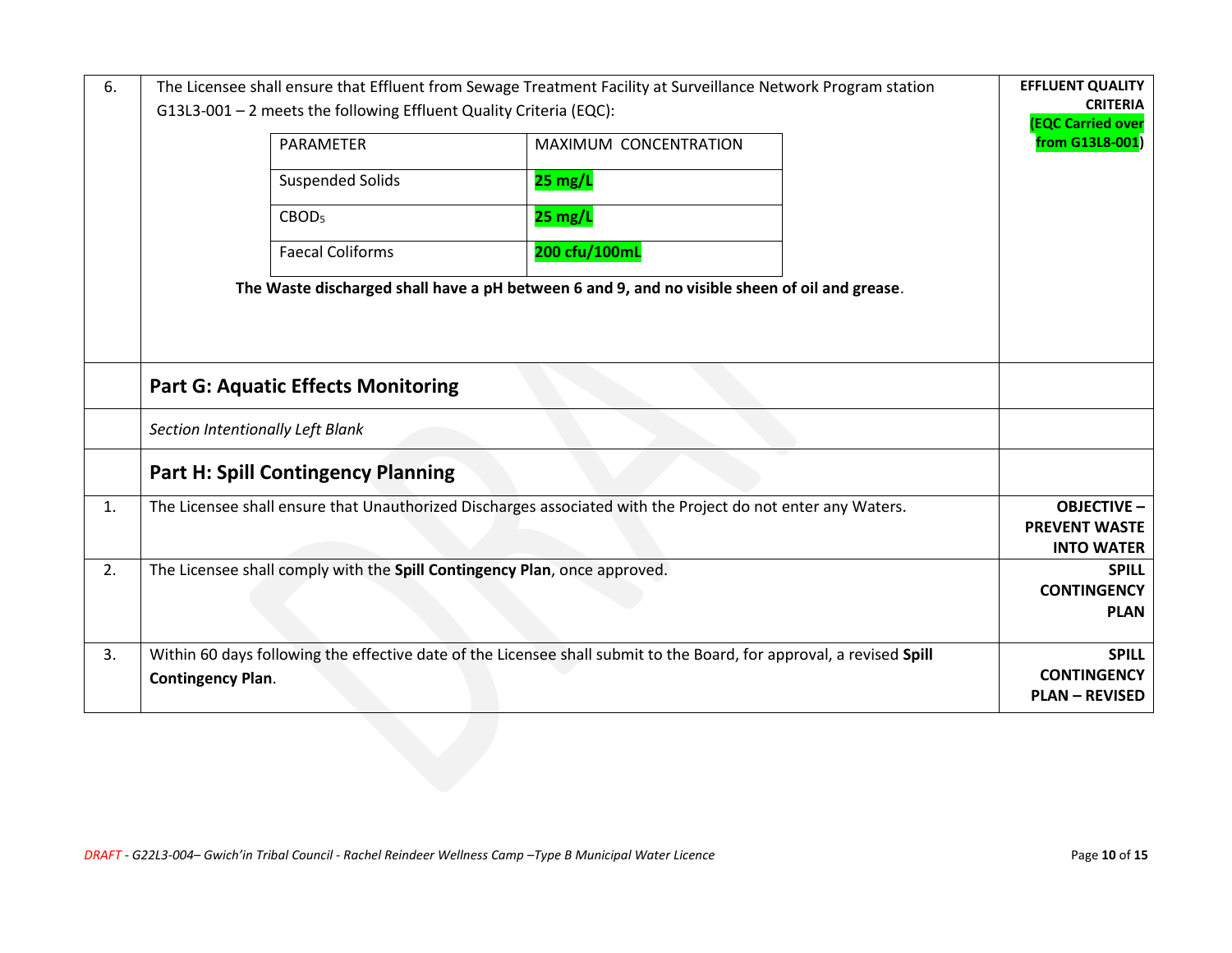| 4. | If a spill or an Unauthorized Discharge occurs or is foreseeable, the Licensee shall:                                                                                                                                                                                                                                                                                                                                                                               | <b>REPORT SPILLS</b>                                               |
|----|---------------------------------------------------------------------------------------------------------------------------------------------------------------------------------------------------------------------------------------------------------------------------------------------------------------------------------------------------------------------------------------------------------------------------------------------------------------------|--------------------------------------------------------------------|
|    | Implement the approved Spill Contingency Plan referred to in Part H, Condition x;<br>a)<br>Report it immediately using the NU-NT Spill Report Form by one of the following methods:<br>b)                                                                                                                                                                                                                                                                           |                                                                    |
|    | • Telephone: (867) 920-8130<br>Fax: (867) 873-6924<br>E-mail: spills@gov.nt.ca<br>• Online: Spill Reporting and Tracking Database                                                                                                                                                                                                                                                                                                                                   |                                                                    |
|    | Notify the Board and an Inspector immediately; and<br>C)<br>Within 30 days of initially reporting the incident, or within a timeframe authorized by an Inspector, submit a detailed<br>d)<br>report to the Board and an Inspector, including descriptions of causes, response actions, and any changes to<br>procedures to prevent similar occurrences in the future. Written notification shall be provided to the Board and an<br>Inspector if any changes occur. |                                                                    |
| 5. | The Licensee shall ensure that spill prevention infrastructure and spill response equipment is in place prior to<br>commencement of the Project.                                                                                                                                                                                                                                                                                                                    | <b>SPILL PREVENTION</b><br><b>AND RESPONSE</b><br><b>EQUIPMENT</b> |
| 6. | The Licensee shall restore all areas affected by spills and Unauthorized Discharges to the satisfaction of an Inspector.                                                                                                                                                                                                                                                                                                                                            | <b>CLEAN UP SPILLS</b>                                             |
| 7. | The Licensee shall not establish any fuel storage facilities or refueling stations, or store chemicals or Wastes within 100<br>metres of the Ordinary High-Water Mark of any Watercourse.                                                                                                                                                                                                                                                                           | <b>MATERIAL STORAGE</b><br>- ORDINARY HIGH-<br><b>WATER MARK</b>   |
|    | <b>Part I: Closure and Reclamation</b>                                                                                                                                                                                                                                                                                                                                                                                                                              |                                                                    |
| 1. | The Licensee shall comply with the Closure and Reclamation Plan, once approved.                                                                                                                                                                                                                                                                                                                                                                                     | <b>CLOSURE AND</b><br><b>RECLAMATION PLAN</b>                      |
|    |                                                                                                                                                                                                                                                                                                                                                                                                                                                                     |                                                                    |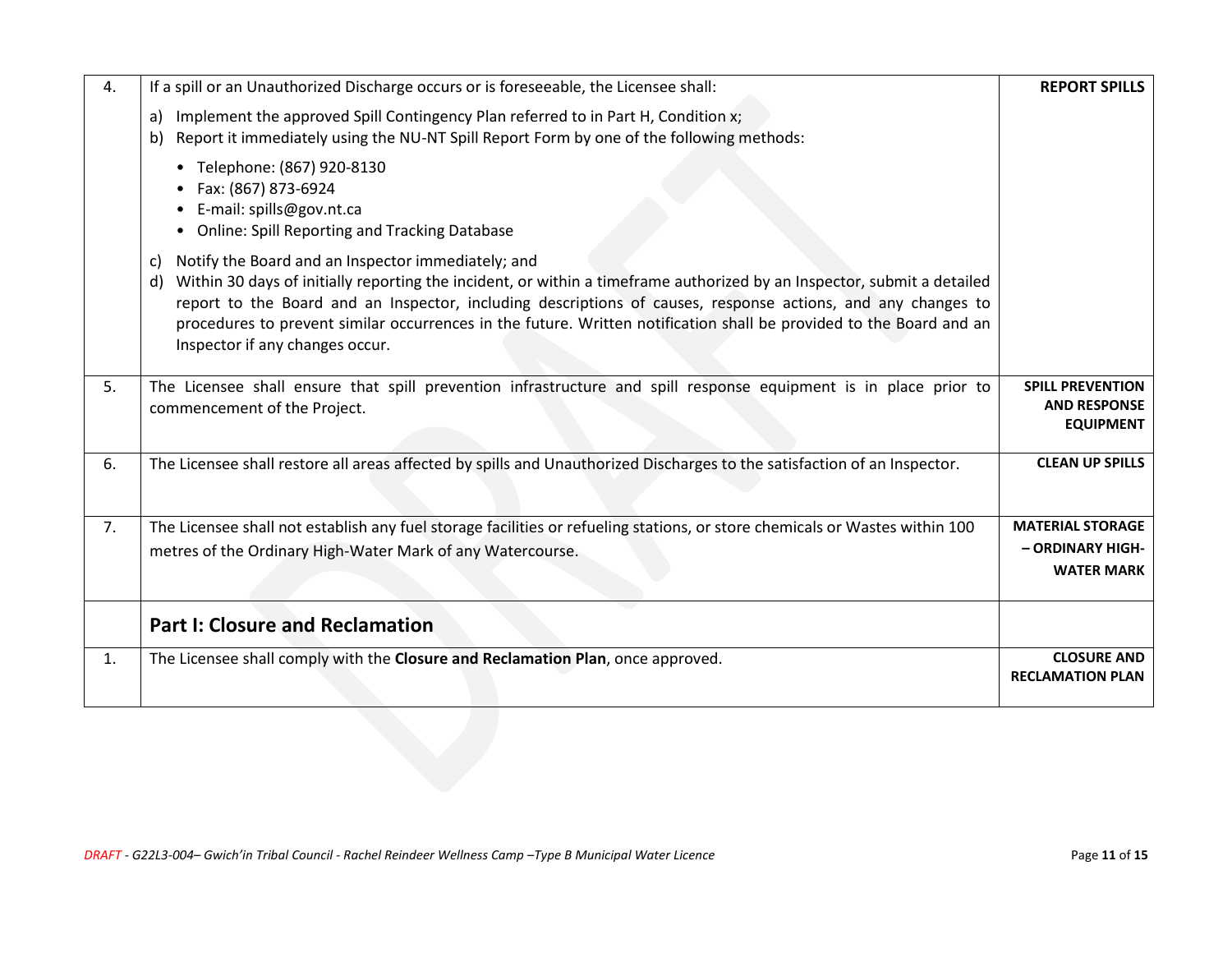# **Schedule 1 Annual Water Licence Report**

<span id="page-11-0"></span>

| 1. | The Annual Water Licence Report referred to Condition ANNUAL REPORT of this Licence shall include, but not be limited to, the following<br>information about activities conducted during the previous calendar year:                                                                                                                                                                                                                                                                                                                    |
|----|-----------------------------------------------------------------------------------------------------------------------------------------------------------------------------------------------------------------------------------------------------------------------------------------------------------------------------------------------------------------------------------------------------------------------------------------------------------------------------------------------------------------------------------------|
|    | The monthly and annual quantities in cubic metres of fresh Water obtained from all sources, as required in Part D, Condition 1 of this Licence;<br>a)                                                                                                                                                                                                                                                                                                                                                                                   |
|    | b) A summary of the calibration and status of the meters and devices referred to in Part B, Condition 17 of this Licence;                                                                                                                                                                                                                                                                                                                                                                                                               |
|    | A summary of major maintenance activities conducted in accordance with this Licence;<br>c)                                                                                                                                                                                                                                                                                                                                                                                                                                              |
|    | A summary of activities conducted in accordance with the approved Spill Contingency Plan, referred to in Part H, Condition 2 of this Licence,<br>d)<br>including:<br>i. A list and description for all Unauthorized Discharges, including the date, NWT spill number, volume, location, summary of the<br>circumstances and follow-up actions taken, and status (i.e. open or closed), in accordance with the reporting requirements in Part H,<br>Condition 4 of this Licence; and<br>ii. An outline of any spill training carried out |
|    | e) A summary of any updates or revisions to the Spill Contingency Plan, Engagement Plan, and/or Operation and Maintenance Plans, conducted<br>under the Annual Review referred to in Part B Condition 9.                                                                                                                                                                                                                                                                                                                                |
|    | A summary of engagement activities conducted in accordance with the approved Engagement Plan, referred to in Part B, Condition 20 of<br>f)<br>this Licence                                                                                                                                                                                                                                                                                                                                                                              |
|    | A summary of how any Traditional Knowledge, referred to in Part B Condition 4, was incorporated into decision making;<br>g)                                                                                                                                                                                                                                                                                                                                                                                                             |
|    | Tabular summaries of all data and information generated under the SNP annexed to this Licence, in Excel format;<br>h)                                                                                                                                                                                                                                                                                                                                                                                                                   |
|    | A list of any non-compliance(s) with the conditions of this Licence or any directive from the Board pursuant to the conditions of this Licence;<br>i)                                                                                                                                                                                                                                                                                                                                                                                   |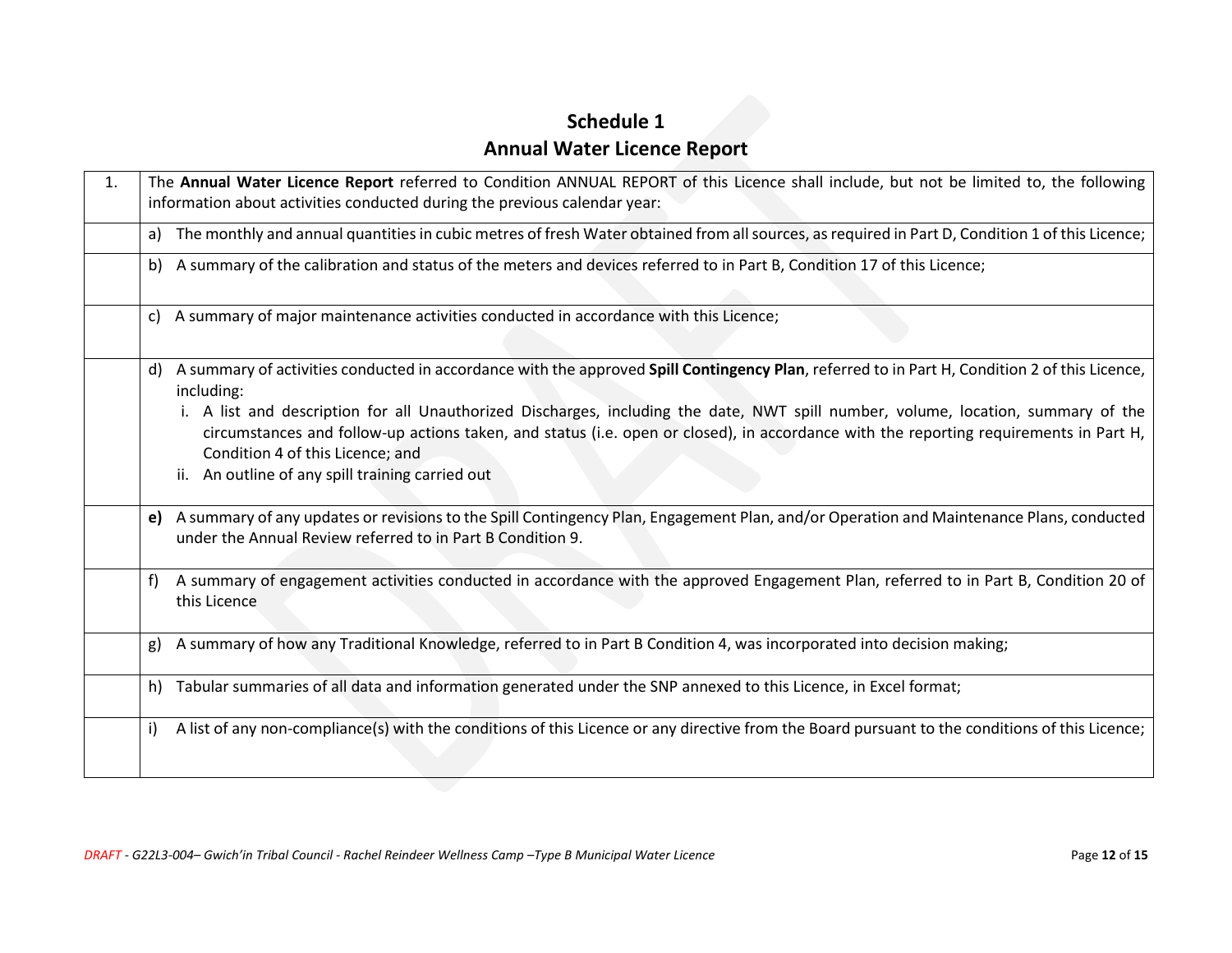|    | A summary of results and any action taken as a result of any inspections;                                                                                          |
|----|--------------------------------------------------------------------------------------------------------------------------------------------------------------------|
| e) | A summary of actions taken to address concerns, non-conformances, or deficiencies in any reports filed by an Inspector;                                            |
|    | A summary of any studies requested by the Board that relate to Waste disposal, Water Use or Reclamation, and a brief description<br>of any future studies planned. |
| g) | Any other details requested by the Board by December 31 of the year being reported.                                                                                |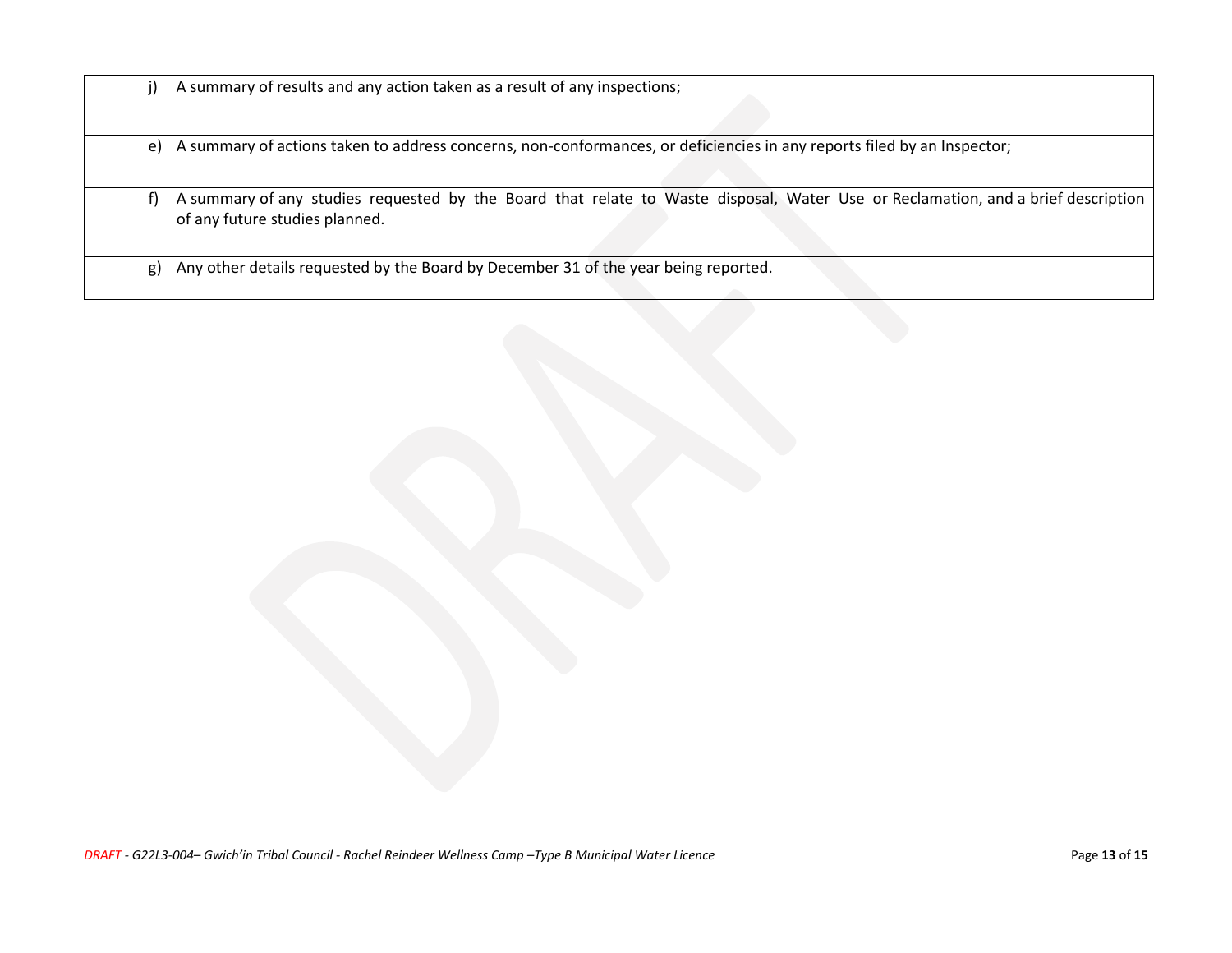## **Annex A: Concordance Table**

### **Annexed to Water Licence G22L8 -002 - Items Requiring Submission**

This table summarizes the information the Licensee is required to submit as per the Water Licence conditions. It supplements the Water Licence. If there are any discrepancies between this table and the body of the Water Licence, the Water Licence conditions prevail.

#### **Table 1: Concordance Table of Items Requiring Submission**

| <b>Condition</b>                                | Requirement                                                                                                                                                                           | <b>Submission Timeline</b>                                                                                    |
|-------------------------------------------------|---------------------------------------------------------------------------------------------------------------------------------------------------------------------------------------|---------------------------------------------------------------------------------------------------------------|
| <b>ANNUAL REVIEW (B.9)</b>                      | Conduct an annual review of all plans, programs, manuals, and<br>studies and make any revisions necessary to reflect changes in<br>operations, contact information, or other details. | No later than March 31 each year.                                                                             |
| <b>REVISIONS (B.10)</b>                         | Submit revised plans, programs, manuals, and studies to the<br>Board, for approval.                                                                                                   | minimum of 90 days prior to the proposed<br>$\mathsf{A}$<br>implementation date for the changes.              |
| WATER LICENCE REPORT<br><b>ANNUAL</b><br>(B.17) | Submit an Annual Water Licence Report to the Board and an<br>Inspector, in accordance with the requirements of Schedule 1,<br>Condition 1.                                            | Beginning March 31, 2023, and no later than every March<br>31 thereafter.                                     |
| NOTIFICATION - NON-COMPLIANCE<br>(B.20)         | Notify Board and Inspector of any non-compliance with the<br>Licence                                                                                                                  | Immediately                                                                                                   |
| <b>CLOSURE AND RECLAMATION PLAN</b><br>(I.2)    | Submit to the Board, for approval, a Closure And Reclamation<br><b>Plan</b> accordance with the requirements of Schedule 3                                                            | minimum of six months prior to commencing<br>A<br>permanent Closure and Reclamation of the ferry<br>landings. |